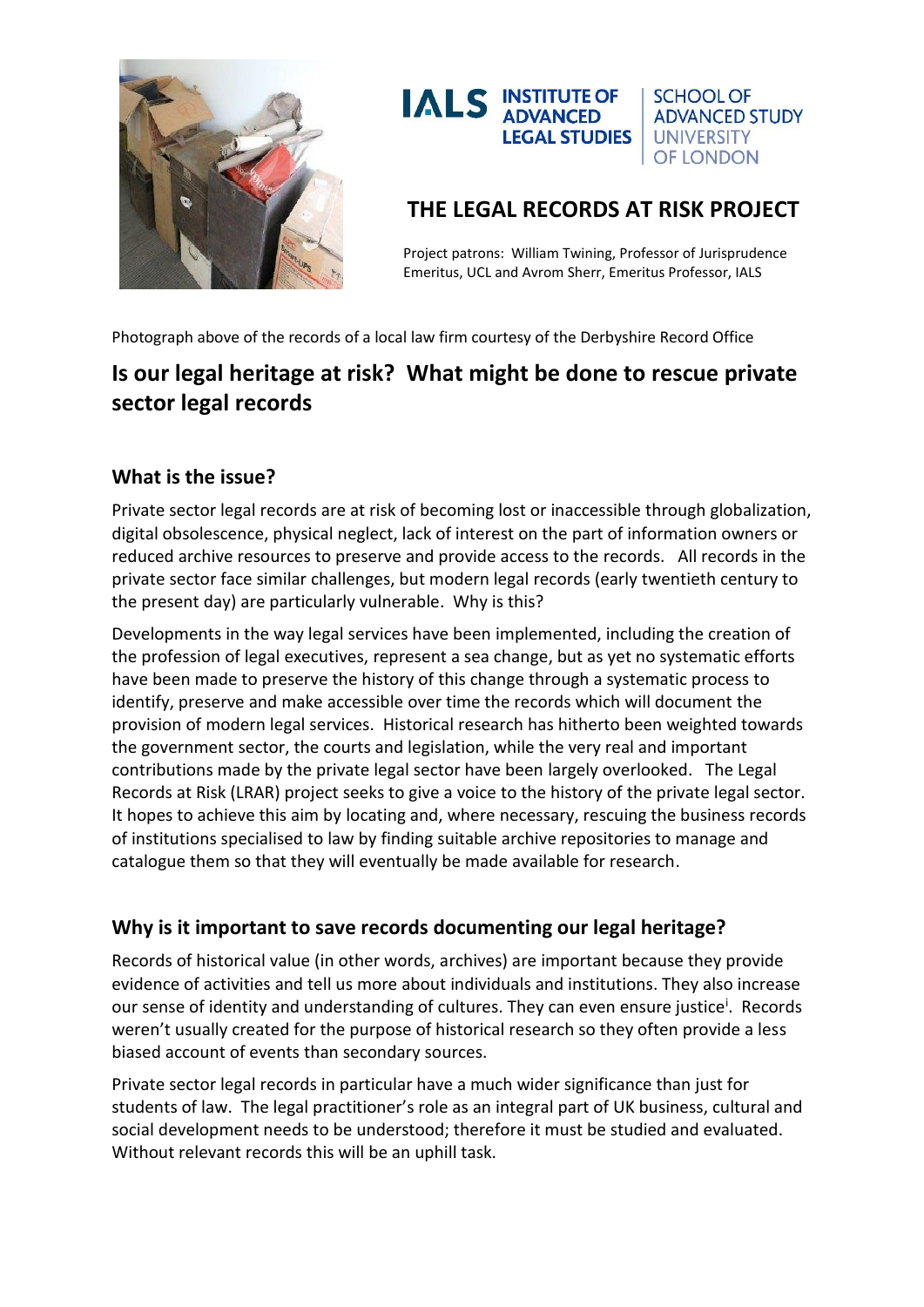Most private sector legal records comprise the business records of legal entities such as law firms, legal executives, licensed conveyancers, arbitral organisations, barristers' chambers, membership or regulatory bodies. There is no national archive legislation<sup>ii</sup> in the UK requiring their historical business records to be retained permanently. Within many organisations, therefore, little consideration is given to whether their records are, or will be, historically important; these records are therefore at risk.

## **What is the benefit for private sector legal bodies in participating in our project?**

- Cost benefit: storing records in both paper and digital formats, including managing their security and continued accessibility is costly. Disposing of those records no longer needed, including transferring those of potential historical value to an archives where they will be cared for by professionals, removes this burden.
- Reputational benefit: the legal profession is viewed by outsiders as unnecessarily secretive and arcane. Showing a willingness to make records available for research once all confidentiality issues have expired<sup>iii</sup> indicates that the profession is amenable to greater transparency and openness about the way it works, that it can demonstrate how it has improved services to clients over time and that it cares about community engagement.
- Filling the historical gap: few private sector legal entities in the UK currently make their records available for research, meaning that we have a court- and government-centric historical perspective of legal developments. Yet modern private legal sector business records are a potentially valuable field for scholarly research, would counter-balance the prevailing legal research emphasis on the study of medieval and early modern court records and provide a fruitful source for non-legal research (social, geographic, biographic, race, gender etc). LRAR seeks to bridge this research gap by brokering agreements between legal entities and archive repositories to deposit records and, when appropriate, make them accessible.

#### **What have we achieved so far?**

In the 12 months since the project commenced, we have:

- Developed partnerships with the British Records Association and The National Archives to create a national strategy to save private sector records at risk, including legal records.
- Reached an agreement with a select number of archives to accept legal records of value, particularly the business records of legal entities, where they are relevant to their collections policy.
- Undertaken case studies of: modern arbitration records in the Transport for London Corporate Archives (to determine the extent of such records in a business archives), the business records of a legal publisher and of the Council for Licensed Conveyancers (with the aim of finding a suitable external archival repository for their records) and of a